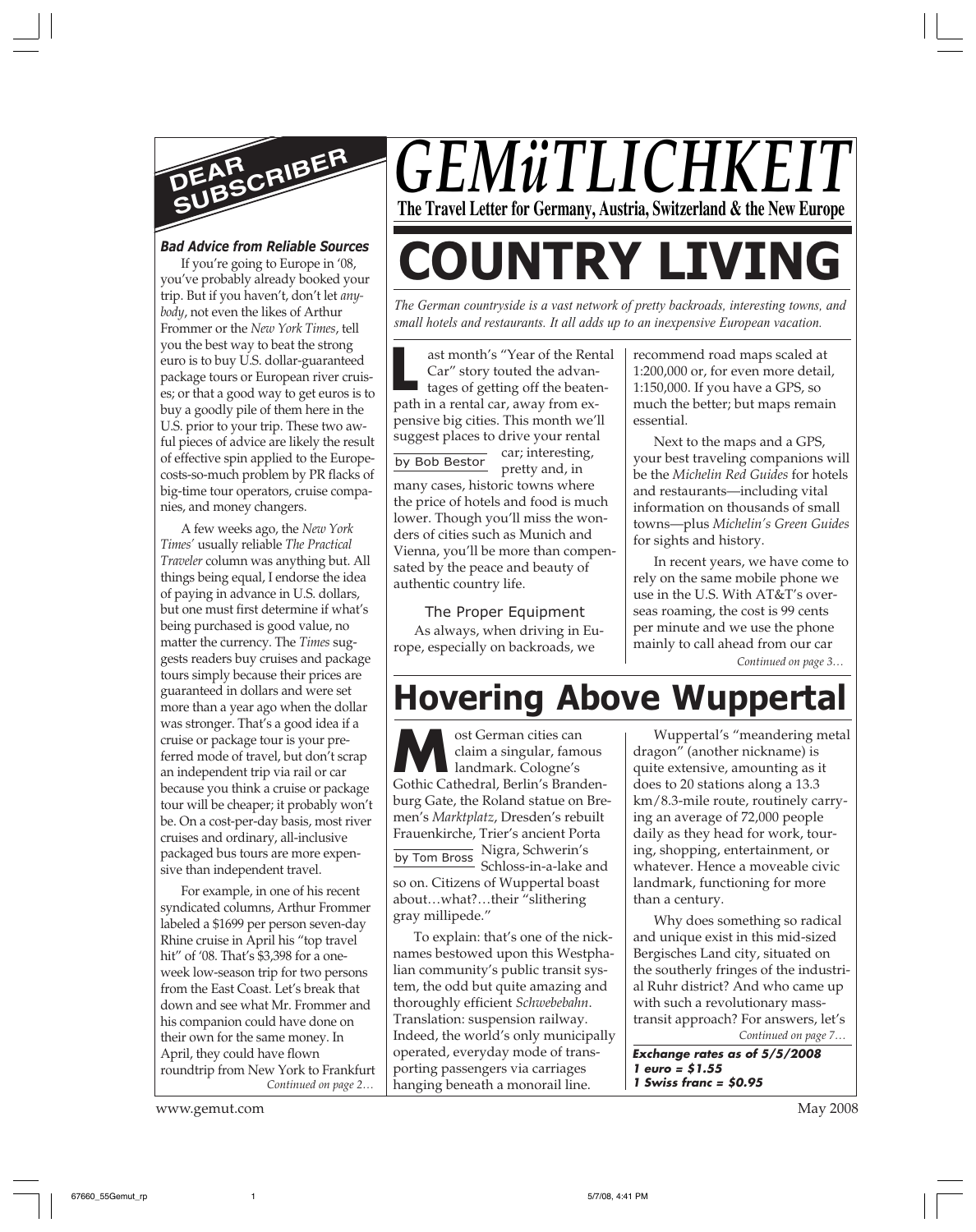# *DEAR SUBSCRIBER Continued from page 1*

for about \$450 each. That would have left \$357 per day for ground transport, hotels and food. A four-door rental car including fuel (enough to cover 1,200 kilometers in a week) is about \$70 per day, and there are plenty of delightful country hotels with breakfast for \$150 per night double. That leaves \$140 a day for food. If they rent an apartment or flat in the countryside, it will be even cheaper. And, let's face it, a \$1700 river cruise is not exactly five-star luxury.

Continuing the buy-in-dollars-in advance theme, The *Times* noted that Leading Hotels of the World now offers dollar prices at 60 European hotels. That's nice, but the dollar-guarantee mumbo-jumbo doesn't mean the deal is good, it just means you are protected against currency fluctuation (in one direction) and LHW has your money in their bank for a few days, weeks, or months. As an example, the story mentioned a E440 room at the **Hotel Raphael** in Paris that can be pre-paid for \$490. It's very likely that the  $\epsilon$ 440 is a rack rate and the \$490 price is simply a prettily disguised discount; similar to when an airline's published business class fare of \$9,000 is sold through other channels for one-third to one-half that amount. If both the airline and the hotel could sell their product at the higher price, they would. In any event, if you're into \$490 per night hotel rooms you probably pay scant attention to exchange rates. Let me know when  $E100$  per night family-run hotels start

offering their rooms for a hundred bucks.

The *Times* column's most questionable strategy, however, is a recommendation to buy euros now, in late spring, for a summer vacation. Yes, that would be a good idea *provided* you knew for sure the dollar will continue to weaken, but some experts say the greenback has bottomed; it could strengthen and an early purchase would be a mistake (indeed, since the *Times'* story appeared the euro has dropped from 1.61 to 1.55). If you want to gamble you'll have more fun in Vegas or Atlantic City.

So where does the *Times* say to buy enough euros to see you through a summer vacation? One place is a company called International Currency Express. In buying euros, the exchange rate is crucial, and ICE's isn't very good. The day this is written one euro is worth \$1.55, though you won't get that bank-to-bank rate with ICE. On an exchange of \$3,000 their rate is 1.67 which yields E1795. Use an ATM card in Europe, however, and your exchange rate will be very near that bank-to-bank 1.55 rate. That means you wind up with E1935, an *additional* E140. Heeding the *Times'* advice just cost you \$217. Yes, there may be some ATM transaction fees, but nothing close to \$217 and you won't have the worry of transporting and carrying cash.

There are good reasons for being skeptical about what you read in the mainstream travel press, especially when it comes to hands-on advice like the foregoing. The slick magazines,

www.gemut.com http://theeuropetraveler.com

and even the best daily newspapers, such as the scrupulously above-board *New York Times,* are influenced by advertisers. When, for example, a cruise company's PR rep calls to suggest a story about his industry's dollar-guaranteed prices, the editor listens (yes, even the incorruptible Times' editor). A simple item such as this is then typically assigned to an eager, 20-something Columbia or Northwestern journalism grad who's taken a couple of backpack tours of Europe. In this way, much of the advice dispensed by the mainstreamers is written by neophytes and not generated by personal travel experiences, but by outside sources—many of whom are selling something. It should be noted here that some of the very best and most reliable travel writing is found in the in-depth destination stories of the Sunday travel sections of top dailies such as the *Times* and the *Washington Post*. It's the "travel tips" filler items that are dispensed by stay-at-home staffers.—RHB

### **Using Gemütlichkeit**

• Hotel prices listed are for one night. Discounts are often available for longer stays.

• All hotel prices include breakfast unless otherwise noted.

 $\bullet$  Local European telephone area codes carry the "0" required for in-country dialing. To phone establishments from outside the country, such as from the USA, do not dial the first "0".

# **Logging on to Our Website**

Back issues in PDF format from January 1993, except for the most recent 10, are available free to subscribers only at www.gemut.com (click on "Members"). To access the issues, enter the user name and password published in this space each month. The new codes are:

User Name: **badv** Password: **5671**

| <i><b>GEMÜTLICHKEIT</b></i><br>Vol. 22, No. 4                                                                                                | <b>HOTEL RESTAURANT RATING KEY</b> |                       |                            |                            |
|----------------------------------------------------------------------------------------------------------------------------------------------|------------------------------------|-----------------------|----------------------------|----------------------------|
| <b>May 2008</b><br>The Travel Letter for Germany, Austria, Switzerland & the New Europe                                                      | <b>Rating Scale</b>                | <b>Scale</b>          | <b>Restaurant Criteria</b> |                            |
| Robert H. & Elizabeth S. Bestor<br><b>Publishers:</b>                                                                                        | Excellent<br>Above Average         | $16 - 20$<br>12 - 15  | Food<br>Service            | 65%<br>20%                 |
| Nikki Goth Itoi<br><b>Executive Editor:</b><br><b>Contributors:</b><br><b>Tom Bross</b>                                                      | Average                            | $8 - 11$              | Atmosphere                 | 15%                        |
| <b>Sharon Hudgins</b>                                                                                                                        | Adequate                           | $\overline{7}$<br>4 - |                            |                            |
| <b>Thomas P. Bestor</b><br><b>Consulting Editor:</b><br><b>Online Services:</b><br><b>Kurt Steffans</b>                                      | Unacceptable                       | $\Omega$<br>- 3       |                            |                            |
| <b>Subscriber Travel Services:</b><br><b>Andy Bestor, Laura Riedel</b>                                                                       | <b>Hotel Rating Criteria</b>       |                       | <b>Value Rating</b>        | <b>Scale</b>               |
| Gemütlichkeit (ISSN 10431756) is published 10 times each year by UpCountry                                                                   | People/Service                     | 30%                   | Outstanding Value          | $17 - 20$                  |
| Publishing, 288 Ridge Road, Ashland OR 97520. TOLL FREE: 1-800/521-<br>6722 or 541/488-8462, fax: 541/488-8468, e-mail travel@gemut.com. Web | Location/Setting                   | 15%                   | Very Good Value            | $12 - 16$                  |
| site: www.gemut.com. Subscriptions are \$67 per year for 10 issues. While                                                                    | Guestrooms                         | 30%                   | Average Value              | $9 - 11$                   |
| every effort is made to provide correct information, the publishers can make<br>no guarantees regarding accuracy.                            | Public rooms                       | 5%                    | <b>Below Average Value</b> | 5<br>-8<br>$\sim$ 10 $\pm$ |
| <b>POSTMASTER: SEND ADDRESS CHANGES TO:</b><br>Gemütlichkeit, 288 Ridge Road., Ashland OR 97520                                              | Facilities/Restaurant              | 20%                   | A Rip-Off                  | $\Omega$                   |

Gemütlichkeit 2 May 2008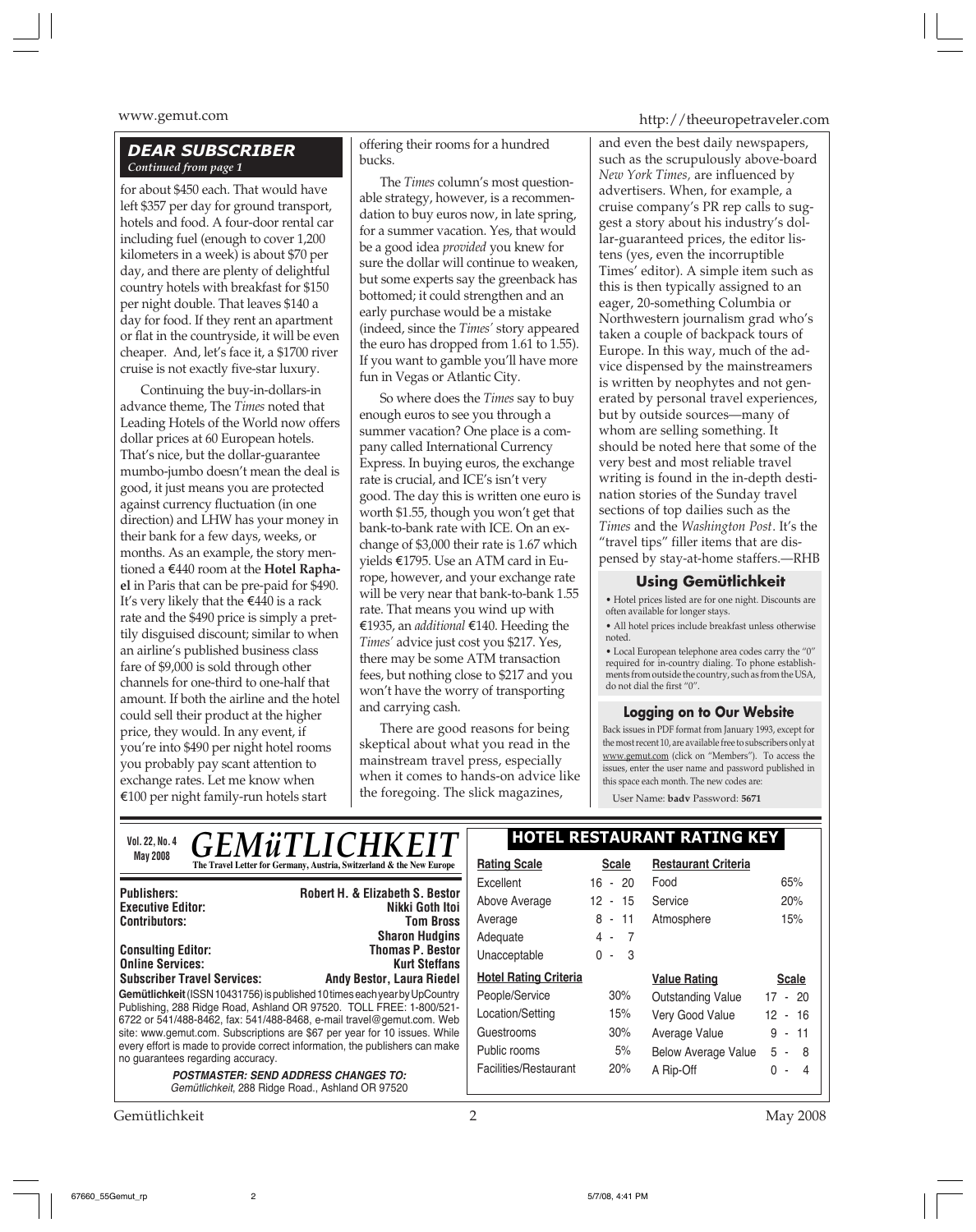# http://theeuropetraveler.com www.gemut.com

# *COUNTRY LIFE Continued from page 1*

for same-day hotel reservations. If we're just wandering, with no specific itinerary, sometime in the early afternoon when we have a good idea where we'll be around 4 to 5pm, we consult the *Michelin Red Guide* for nearby hotel possibilities. Even on this short notice, we almost always find a room available at our firstchoice hotel.

Here are seven interesting small town destinations in Germany with affordable hotel/restaurant recommendations (we'll do Austria and Switzerland in coming issues):

# **Seeg**

This almost idyllic, way-off-thebeaten-track hamlet, about 15 km northwest of Füssen, is close to the main tourist attractions of southern Bavaria, especially the Royal Castles of **Neuschwanstein**, **Hohenschwangau**, and **Linderfof**. Among Seeg's attractive features are a quiet, comfortable hotel and a simple but authentic restaurant that serves good farm food to locals. The town's hilltop location commands long views of mountains, forests and meadows. Like many Bavarian towns, life centers around an onion-domed rococo church, **St. Ullrich**, which shelters a perfect little cemetery. The entire scene is backdropped by the jagged peaks of the Allgäu range.

Nearby towns worth a short visit include Nesselwang, Mittelberg, and Rosshaupten.

# Pension Heim

The Heim is an exceptionally welcoming, small family-run hotel, already known to many readers. Room Number 20, on the first floor, is on a corner and features a snug sitting area with couch, easy chair, coffee table and TV. Its pleasant balcony, accessible from the bedroom and also from the small, adjacent dressing room, offers a fine view across the valley to the "pre-Alps" beyond Füssen.

Pension Heim, Aufmberg 8, D-87637 Seeg, tel. +049/08364/258,

Gemütlichkeit 3 May 2008

email pensionheim@t-online.de, web www.pensionheim.de. Double rooms from about E70

#### Gasthof Hirsch

This lively "local," where tables are sometimes shared, consists of two low-ceilinged rooms; the front is casual with bare wooden tables and the back more formal, with tablecloths, napkins and flowers. There are fabric-covered light fixtures and wood banquettes around the perimeter of both rooms. The deep window wells are filled with indoor plants.

The simple food is delicious. You'll pay around E11 for such dishes as crisp, greaseless *Wiener Schnitzel*, and about the same for beef fillet on a skewer bathed in a reduction sauce of the juices and herb butter, served with French fries and mixed green salad. A half-liter of Allgäuer Bräuhaus is E2.3

Gasthhof Hirsch, Seeg, Kirchplatz 3, tel. +49/08364/353.

# **Rügen**

The island is easily accessed by rail or car via a bridge at Straslund. From Rostock, the drive, over a busy two-lane road, is about two and a half hours—traffic permitting. Most visitors will want to headquarter in the beach town of Binz, where miles of white Baltic sand invite walkers, sunbathers and swimmers.

From Binz, easy auto excursions are possible to the fishing town of Sassnitz and the remote village of Lome for lunch high above the sea on the terrace of the **Panorama Hotel Lome**. Not to be missed is the **Prora**, the failed, Nazi-constructed monstrosity that was to be an every-man holiday resort. Had not more pressing matters, such as the Russian Front, intervened, the three-milelong series of six-story buildings, joined in a way as to result in a single "hotel," would have accommodated 20,000 guests.

# Villa Granitz

In the village of Baabe, just down the coast from Binz, the Villa Grantiz's Victorian-Gothic architecture is reminiscent of our country's Old South, and feels like a private residence. Covered wooden walkways connect various wings of the house through the lovely garden. Ask for Number 123, a spacious, comfortable double with a generous sized terrace. There is no restaurant.

Villa Granitz, Birkenallee 17, D-18586, Baabe, tel. +49/038303/1410, fax 14144, villa-grantiz@t-online.de. Doubles from E58

### Wreecher Hof

This is relaxed, easy-to-live-in luxury, at an amazing price. Wreecher Hof's country location, in tiny Wreechen, about nine kilometers southwest of Putbus, seems far from sea and beaches. The half-dozen thatched-roof, all-white bungalows are surrounded by well-tended grounds featuring colorful flower beds and clipped lawns intersected by walkways of red and gray pavers. A yellow awning shelters an inviting outdoor terrace that overlooks a large lily pond. The 43 guestrooms apportioned among the six cottages are five-star in terms of size and quality of furnishings. The hotel's excellent restaurant merits a red *Karte* designation from Michelin.

Hotel Wreecher Hof, Kastanienallee, D-18581 Putbus, tel. + 49/ 038301-850, fax 85100, info@wreecher-hof.de, www.wreecher-hof.de/. Doubles from E84

# Restaurant Strandhalle

At the southern end of the Binz beach crescent sits this high-ceilinged, Victorian building stuffed with a wild mixture of antique furniture, potted plants, and the bric-a-brac of decades, including a life-size religious statue. When not smothered in some heavy, overwrought sauce (ask for the sauce on the side), the absolutely fresh fish is first-rate. Be sure also to try the grilled potatoes *mit Speck* (bacon pieces). Including a beer or two, a couple can eat well here for about €50.

Strandpromenade 5, D-18609 Binz, tel. +49/08393 31564, www.strandhalle-binz.de.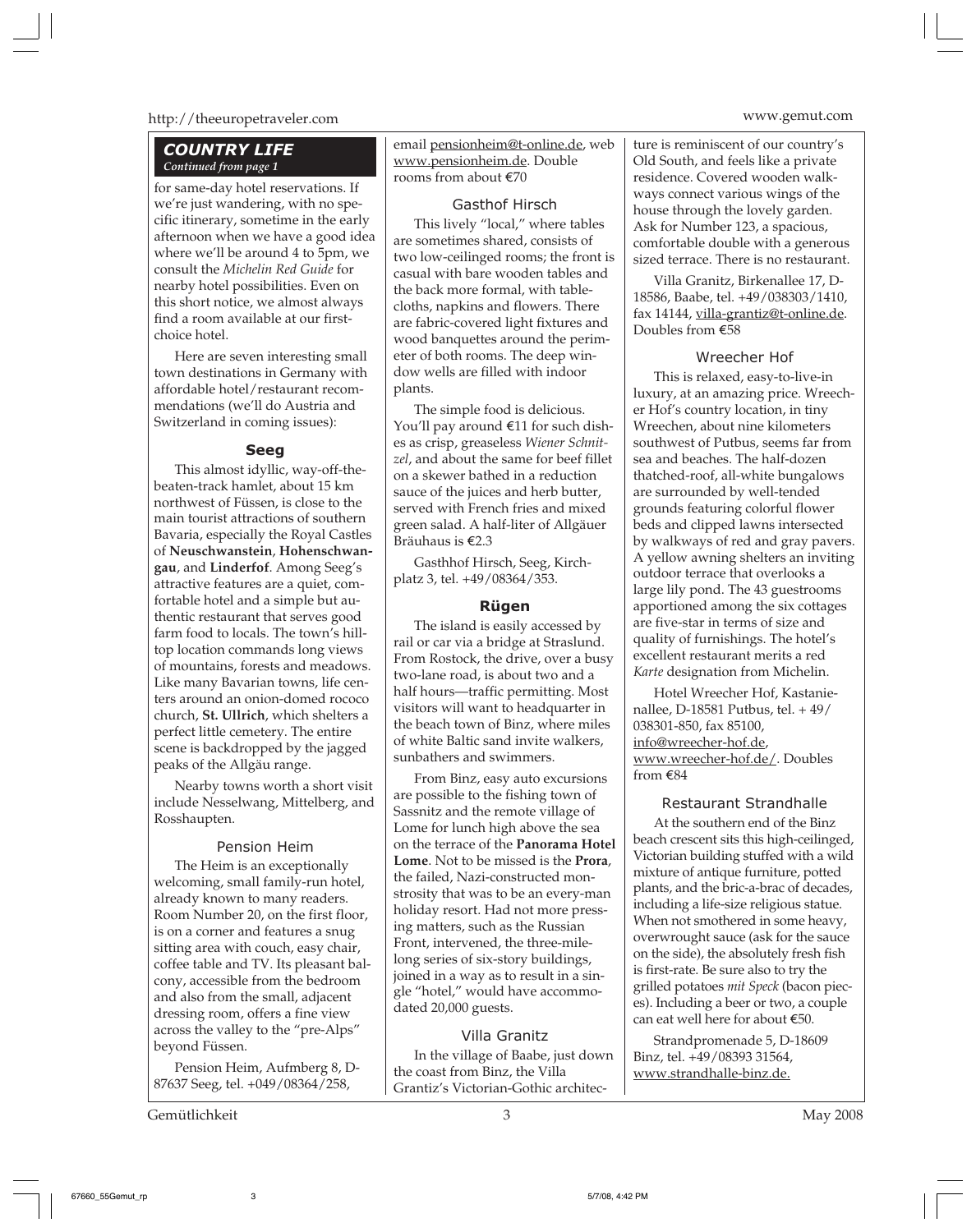#### **Baden-Baden**

It doesn't cost anything to walk Baden-Baden's fashionable streets or browse its smart shops. For about \$10, you can even nurse a beer for an hour or so in the clubby Oleander bar of the high falutin' **Brenner's Park Hotel**. It'll taste better, of course, after you've spent a couple of hours (about \$20) at the Caracalla Baths, an aquatic festival of warm pools, Jacuzzis, waterfalls and saunas; one of the world's great public spas.

A Baden-Baden headquarters makes for easy daytrips: south through the Black Forest; a day in Strasbourg with perhaps a lunch of *choucroute* (sauerkraut with smoked pork, an Alsatian speciality) and a glass of one the region's most distinctive wines, *gewürztraminer* from the house of Trimbach; or a slow drive with stops in picturesque towns such as Riquewihr, Rebeauville and Colmar along the Alsatian wine road.

Hotel Rebenhof You can enjoy upscale Baden-

#### **Key Websites for the Traveler**

**• www.gemut.com** Gateway site for travelers to Germanic Europe, including car rental, rail passes, hotel bookings, traveler feedback, travel tips, and past issues (free access to back issues for subscribers; see log-on info on page 2).

**• www.viamichelin.com** The Michelin database of hotels and restaurants, plus great interactive trip planning tools

**• www.travelessentials.com** Guidebooks, maps, travel accessories, luggage, all at 10 percent off for subscribers. Use discount code gemut2006.

**• www.webflyer.com** Informative frequent-flyer forums make this a must for air travelers

**• bahn.hafas.de/bin/query.exe/en** German rail website, with train schedules throughout Europe, as well as Germany

**• www.sbb.ch/index\_e.htm** Swiss and European rail schedules

- **www.ski-europe.com** Top Web resource for
- skiers with much data on Alpine resorts

**• www.myswitzerland.com** Website of Switzerland's national tourist authority

**• www.germany-tourism.de** Germany's national tourist authority

**• www.austria.info/us** Austria's national tourist authority

**• www.historicgermany.com** Website for an alliance of historic German cities

**• www.thetravelinsider.info** Info on electronic devices used by travelers — cell phones, computers, etc.

Gemütlichkeit 4 May 2008

Baden at a downscale price from the Hotel Rebenhof, about a 10-minute drive from the center of town. The Rebenhof sits on a gentle slope surrounded by rolling vineyards on the edge of the town of Neuweier. Light wood paneling and lots of windows create an open, airy atmosphere. Modern, clean-as-a-whistle guest rooms are attractively decorated and large sliding, floor-to-ceiling windows seem to bring the vineyard indoors.

Hotel Restaurant Rebenhof, Weinstrasse 58, D-76534 Baden-Baden, tel. +49/072/23/9 63 10, fax 96 31 3, info@hotel-rebenhof.de, www.hotel-rebenhof.de/index.php. Doubles from €90.

# Waldhotel Forellenhof

In a wooded setting about three miles from the city center, the Forellenhof offers good value and rustic charm. The appealing interior of a typical Black Forest farm house overflows with such country touches as carved wooden chandeliers, massive tile stoves, and dark wood wainscoting. The restaurant, no surprise, specializes in trout.

Waldhotel Forellenhof - Gaisbach 91 - 76534 Baden-Baden, tel. +49/ 07221/9740, fax 97 42 99, mail@forellenhof-baden-baden.de www.forellenhof-baden-baden.de Doubles from E89

#### **Husum**

A part of far northern Germany that attracts few Americans is the western Schleswig-Holstein, a lowland of dikes, tide flats, and marshes. In Husum, the main town, visit the **North Frisian Museum** to understand how the sea, and the disasters it has visited on the land, have affected life in the region. Your next stop might be the **Eider Dam**, built in the late '60s after the disastrous storm-tides of February 1962 claimed 315 lives.

Other than limitless sky and sea, and melancholy wind farms, there's not a lot to see here, though on long, restorative walks or bike rides atop the dikes, you'll experience the kind

www.gemut.com http://theeuropetraveler.com

of solitude found on mountain-tops and lonely beaches. Highly recommended.

Hotel Lundenbergsand Hidden among beach grasses behind an imposing North Sea dike in the Wattenmeer National Park, is the dormered, thatch-roofed Hotel Lundenbergsand. This one's way off the beaten path, so you'll need a good map to find it near tiny Simonsberger, seven kilometers southwest of Husum.

The theme is nautical. On the walls are a ship's wheel and pictures of ships. Oil lamps hang over each table in the dining room.

Room Number 11, reached via a stairway, is compact and spare but comfortable enough for a stay of two or three nights. There is a white wooden bed, a table and two chairs, a small TV, furrowed sisal carpeting, stripped wallpaper, a painted wood ceiling edged in white molding, pictures of boats and flowers, and a chest-high window offering a long, peaceful view of sky, hedges, waving grasses and wheeling birds.

Dinner in the *Stube* featured ample portions of good but not great food, mostly from the sea. Main dishes are in the  $E$ 14-20 range. A four-tenths liter glass of Königpilsener was E3.

In the summer it stays light for a long time in the evening, making after dinner a perfect time for that walk on the dike.

Hotel Lundenbergsand, Lundenbergweg 3, Simonsberg, D-25813, tel. +049/04841/83930, 839350, info@Hotel-Lundenbergsand.de, www.hotel-lundenbergsand.de,

#### **Niederstetten**

This village between Rothenburg and Bad Mergentheim is just an overnight. Stop in the early afternoon, walk through the town, climb up to the castle, and you've seen it. However, the food at the recommended hotel here, the Krone, is so good you may want to make Niederstetten your headquarters for car *Continued on page 6…*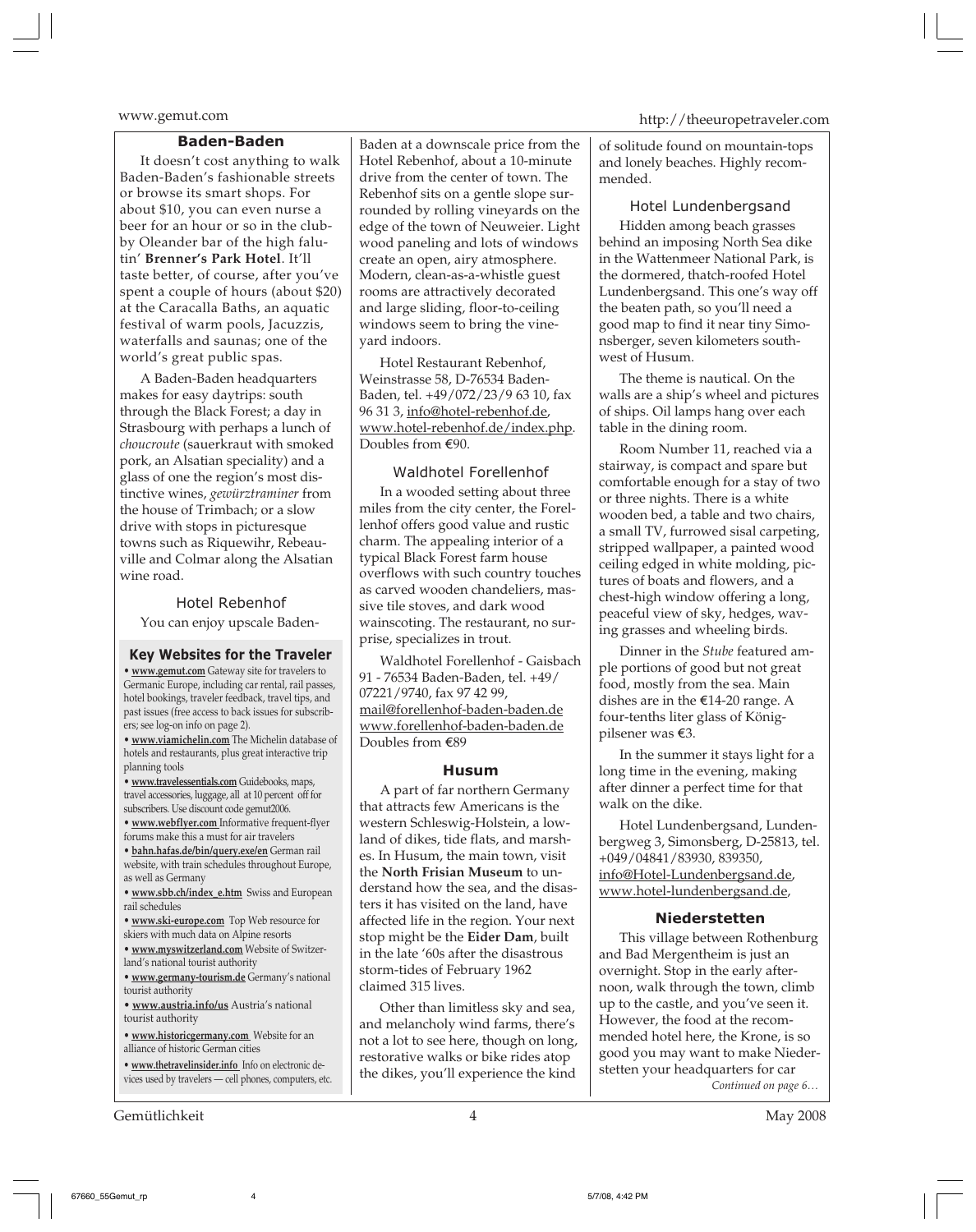# **Back in the day...**

# *20 years ago this month in Gemütlichkeit*

*From Dear Subscriber, April 1988* While nearly every aspect of travel in Germany, Austria and Switzerland has substantially increased in price, the cost of getting there remains reasonable. For example, Condor's 1984 roundtrip fare from the West Coast was \$819. This year it is an identical \$819 and some super-saver seats are still available at \$759. However, as we go to press, a fare increase of approximately 5% is imminent for several trans-Atlantic carriers. Fares for charter lines—Condor, Balair, Martinair, LTU—are valid throughout the summer.

When choosing an airline, you may find it of interest that in a recent survey of our subscribers, Lufthansa barely nosed out Swissair as the readers' favorite airline. Our January '88 Lufthansa experience supports the choice. Three charter carriers—LTU, Condor and Balair—received strong support. Pan Am finished last.

# *15 years ago this month in Gemütlichkeit*

*From Dear Subscriber, April 1993* Here's a story to give one pause. It was told to me by a *Gemütlichkeit* subscriber who rented a car in Germany and drove it to Hungary. His first day in the country the car was stolen leaving him with the car's keys and nothing else. Our subscriber had taken the precaution of purchasing Collision Damage Waiver insurance so he owes the car rental company only the deductible. However, the trunk was full of luggage and his estimated loss of personal belongings is near \$7,000, which is not covered by any rental car insurance.

Had he used a credit card to pay for his rental and cover the CDW he still would not have been

Gemütlichkeit 5 May 2008

covered for the theft of his belongings. That set me to worrying about driving around Europe with cameras, camcorders, and laptop computers in the trunk. I was relieved to learn that as part of my homeowners policy, my insurance company, USAA, does provide worldwide coverage for such losses. Whether that is a standard feature of most such policies, I do not know, but my advice is to find out if you are covered, well in advance of any European trips, particularly those that include countries where automobile theft is more common than it is in Germany, Austria and Switzerland.

# *10 years ago this month in Gemütlichkeit*

*From Dear Subscriber, April 1998* Though you'll hear more in later issues, here are a few recommendations from our just-completed trip:

•"For an inexpensive, exotic evening try **Beograd** (Mühlgasse 15/Schikanederg 7, tel. +43/1/587- 4444), an atmospheric Vienna restaurant featuring Balkan food and Gypsy/Viennese music. It's the best place we've found since the Cafe Budva closed a few years ago. Reserve a table for 8pm and expect to pay less than \$20 per person.

•"The **Hotel Arlette** (Stampfenbachstrasse 26, CH-8001 Zürich, tel. +41/01/252 0032, fax 252 0923) is a good value near the Zürich railway station. Double rooms on weekends are a reasonable-for-Zürich CH 175 (\$117).

•"A top value/top hotel in Pontresina is the former **Atlas** now reborn as the **Hotel Saratz** (CH-7504 Pontresina, tel. +41/081/939 4000, fax 839 4040). Great food, too. Doubles from about \$125 to \$225.

•"**Villa Pauliska** (Via Orselina 6, CH-6600 Locarno-Muralto, tel. +41/ 091/743 0541) offers more quality and charm for the money than anything else we saw in Locarno. Clean, airy double rooms with wonderful high windows and ceilings and good bathrooms go for from CH-130 to 150 (\$87-\$100). Outstanding restaurant, too, with creative, five-course, fixed-price menus at about \$35. One drawback; no breakfast, only coffee. It isn't that breakfast isn't included, it's simply not offered.

# *Five years ago this month in Gemütlichkeit*

*From Readers' Forum, April 2003* **Against Germany Boycott:** What are we to make of the comments by Earl W. Winters, who seems to suggest that *Gemütlichkeit* provide less (no) coverage of Germany, because of the position that country has taken on the Bush administrations decision to go to war with Iraq. It's that gentleman's right to choose to boycott Germany and its products, but *Gemütlichkeit* would be remiss in its obligation and responsibility to its readers if it failed to continue full coverage of Germany, because of a reader's political persuasion. To do so, would betray the trust of your subscribers. Your quote in your *Dear Subscriber* piece is representative of how most Europeans feel: Europe is not anti-American; it is anti-Bush administration.

Mr. Winter's other concern dare I say "anger"— seems to be misplaced. His quarrel should not be with Germany, but with the Bush administration. One wonders if Mr Winters is also going to boycott Mexico, Canada, Russia, France, Ireland, Belgium, Sweden, Turkey – and the products of those countries. They, too, do not endorse the Bush war. And, oh yes, I trust that the writer will forego eating Chinese food, as he boycotts China. Please, folks. Let's get a grip and have some sanity and reason here!

BILL POLCARI, MEDFORD MA

*(Editor's Note: The Villa Pauliska, Swissair, and Balair are no longer in business. Mr. Winters is no longer a subscriber, but Mr. Polcari is.)*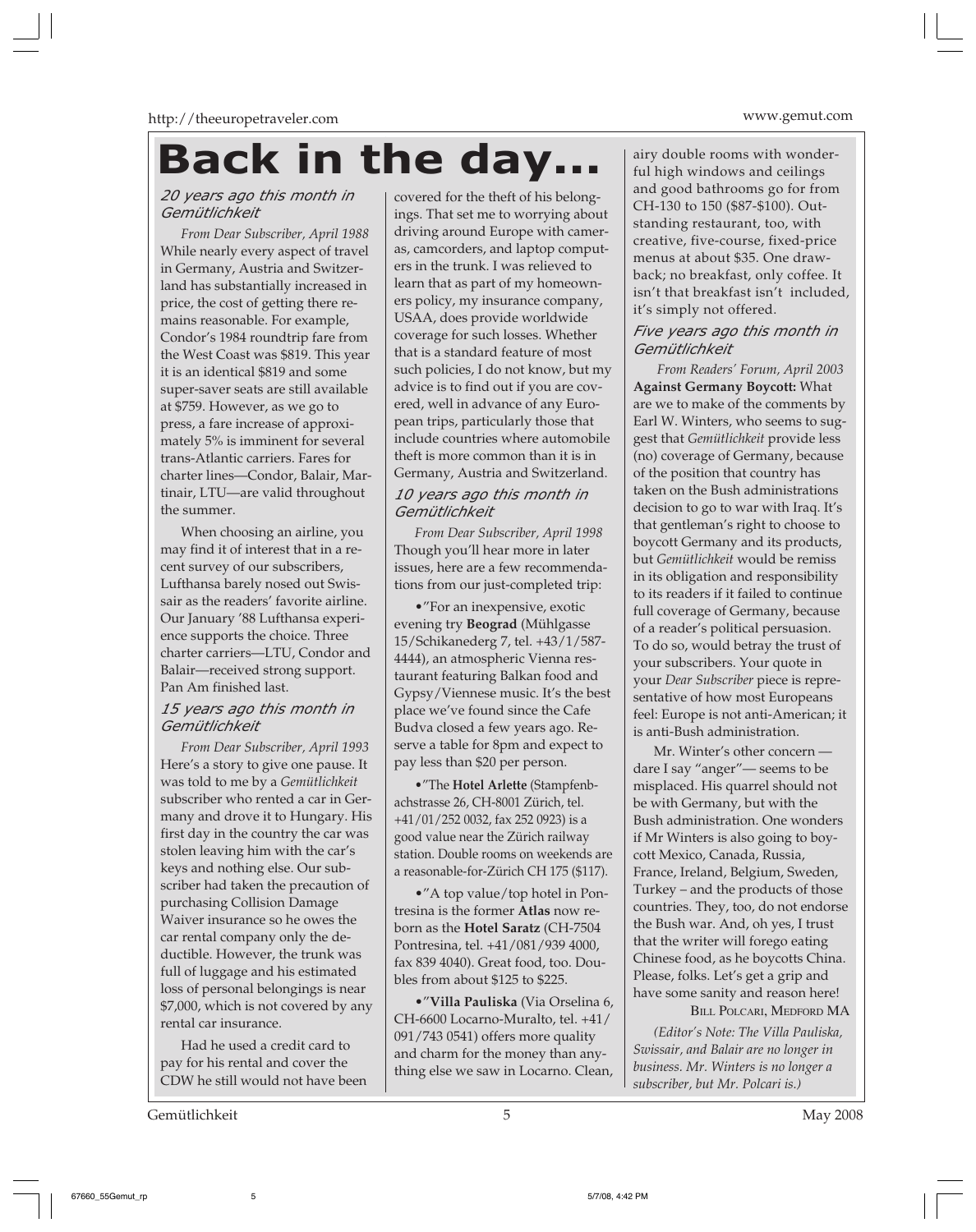daytrips over the maze of tiny backroads to towns such as Rothenburg, Bad Mergentheim, Tauberbischofsheim and Creglingen. Even Würzburg is daytripable.

From Niederstetten, follow the Vorbach river north for about 10 kilometers and you're in Weikersheim, which has a fine market square that adjoins the rather spectacular 16<sup>th</sup>-17<sup>th</sup> century **Schloss Weikersheim**. Its meticulously-kept grounds are extensive with formal gardens and statuary. Indoors, the Knight's Hall is much praised.

For some great country driving, proceed west to Dörzbach, then along the twists and turns of the Jagst river to Krautheim, Schöntal and Möckmühl. From there you can head north through Adelsheim and angle back east to Bad Mergentheim, Weikersheim and back down to Niederstetten.

# Hotel Krone

Clean, comfortable guestrooms in a modern style more reminiscent of business conferences than German country charm. Still, it's familyrun and a fine value. The restaurant is a cut above, getting a deserved red *Karte* designation from Michelin. Most main dishes are in the  $\text{\textsterling}14-\text{\textsterling}20$ range. Winners for us were juicy *Zwiebelrostbraten* (steak and crispy onions), with wondrous roasted potatoes, and four thick lamb chops baked to rosy perfection and accompanied by butter-laden gratin potatoes under a crust of cheese. A halfliter of local red wine is about  $\epsilon$ 10 and draft beer costs  $E$ 2.1. Try to avoid the English menu as it doesn't list all the dishes available.

Hotel Gasthof Krone, Markplatz 3, D-97996, Niederstetten, tel. +49/ 07932/8990, fax 89960, info@hotelgasthofkrone.de, www.hotelgasthofkrone.de, doubles from E88

This is a part of Germany rich in backroads and interesting villages. A great euro-beater option is take a vacation rental for a week. There is good selection at www.niederstetten.de/touris/

Gemütlichkeit 6 May 2008

touris.html. One that looks attractive is unit #2 of **Ferienwohnung Siedler** (tel. +49/07932/8361), which comes with kitchen, bedroom, tiled bath, living room, balcony, and regional decor at the extraordinary price of E25 per night. Even at our current nasty exchange rate that's \$271 for two persons for a week in very pleasant surroundings.

# **The Mosel**

I've always been partial to the Mosel; it's sweeping 180-degreeplus bends, the spectacularly steep, neat vineyards, and, when compared with the Rhine, fewer tourists. I suggest driving from Trier to Koblenz, or vice versa. **Burg Eltz**—a photo of which should be in the dictionary alongside the word 'castle' —is a must see in the forest 10 kilometers from Hazenport. By far the most interesting town is Trier and its many Roman ruins, including an amphitheatre that held 20,000 spectators, and some of the Roman Empire's most extensive baths. Other towns of interest along the river are Neumagen-Dhron, Berncastel-Kues, Marienburg, Beilstein and Cochem, watched over by its impressive castle.

# Hotel Petrisberg

Entering its lovely grounds high above the city, your first Petrisberg impression is of an upscale, resort hotel. However, not only are you about to experience one of the warmest welcomes in all "*Gemütlichkeit*-land," but one of its great bargains as well.

Guestrooms here are simple and clean, but many have panoramic city views and the Pantenburg brothers' hospitality is legendary. Many readers return year after year.

Hotel Petrisberg, Sickingenstr. 11, D-54296, Trier, tel. +49/0651/ 464-0, fax 46450, www.hotelpetrisberg.de, info@hotelpetrisberg.de. Doubles from €90.

# **Berchtesgaden**

At the east end of the German Alpine Road is Berchtesgaden, mostly famous as Adolph Hitler's vaca-

# www.gemut.com http://theeuropetraveler.com

tion hideaway. Though the town itself is long on vehicular traffic and visitors, and not especially appealing, the Salzach basin is a place of astonishing physical beauty. The jagged peaks of the Watzmann, the quiet, melancholy Königsee, country churches like lovely little **Maria Gern** set in the green hills, are the stuff of full-color travel posters. And the place has an intriguing history, most of it recent rather than ancient.

Hitler, of course, had a home here, but contrary to popular opinion it was not the famous "Eagle's Nest" at the top of the Kehlstein, which he seldom visited. His Berghof was down the mountain, in the foothills of the Obersalzberg. Many of his high-ranking aides also had luxury homes here, all of which were connected by several kilometers of underground bunkers. These tunnels were used as air-raid shelters but were probably not, as it was once believed, planned as an "Alpine Redoubt" where Hitler, the SS and the Gestapo would make a last stand and prolong the war. By knowing where to look from a road on U.S. Army controlled property at Obersalzberg, you may be able to see fragments of the foundation of the Berghof which was leveled in 1952. The destruction was one of the conditions imposed by the U.S. Army when it returned the property to Germany. For an update on what happened at the Obersalzberg during and since the war—plus some extraordinary photos—visit www.thirdreichruins.com. Nearly all of the buildings and homes associated with the Nazi presence have been, or soon will be, destroyed. But as Thirdreichruins.com author, Geoff Walden, says, "History-minded tourists will continue to visit the Obersalzberg because of what happened there from 1933-1945, regardless of the further destruction of the area sites. The history happened, it cannot be erased by removing the remains." Your thirst for World War II history may have to be slaked by having a beer at the bar of the posh new **InterContinental Hotel**, built near the former site of the homes of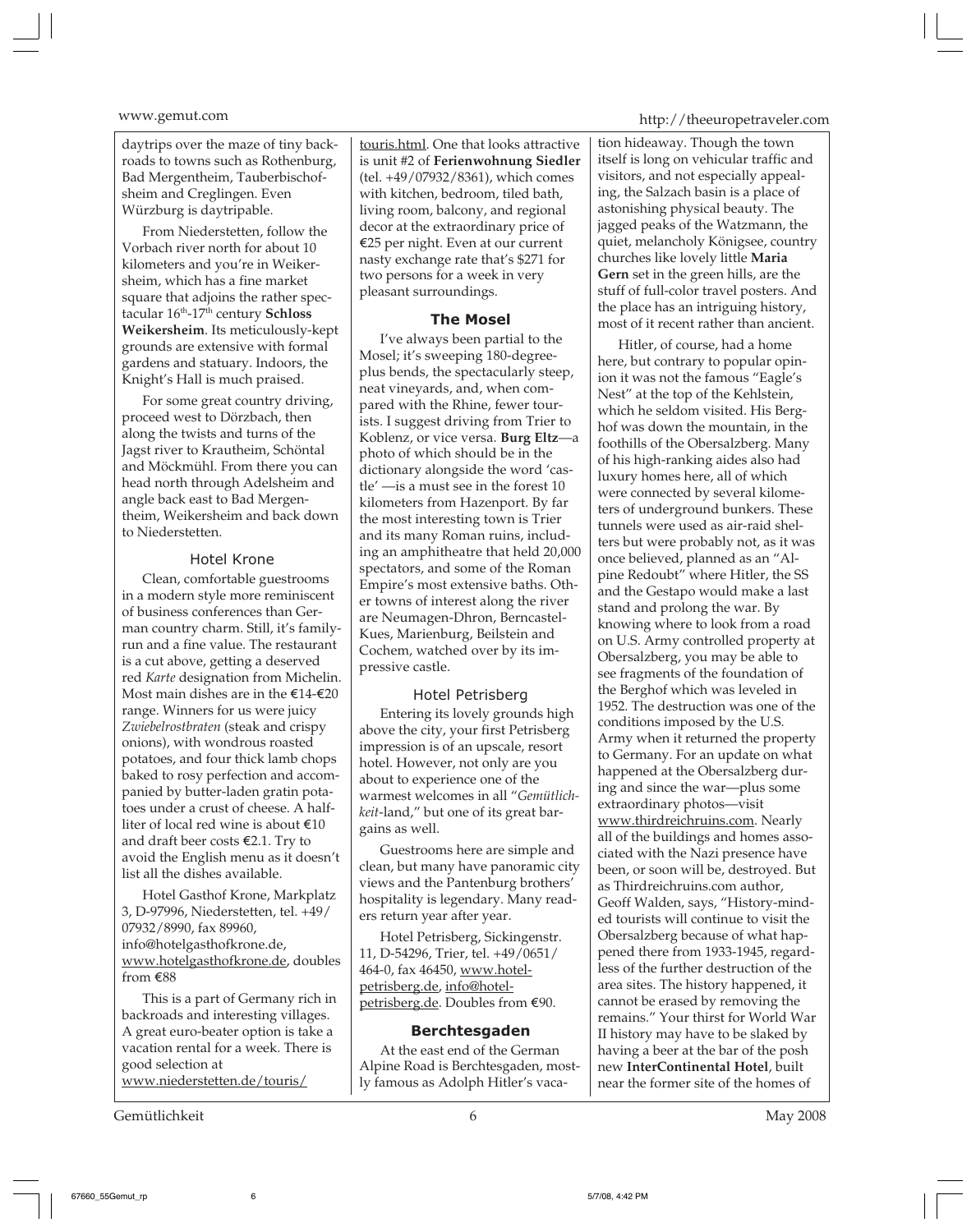# http://theeuropetraveler.com www.gemut.com

Martin Bormann and Hermann Göring. It is still possible, however, to visit the bunkers and tunnel complex, though they are dank, cramped, dirty and there is little to see. What we do recommend for a Berchtesgaden visit is the bus and elevator ride up to the **Kehlstein**, an electric boat ride on the **Königsee**, a drive over the high, scenic **Rossfeld Road**, a tour of the **Salt Mines**, and day-trips to Salzburg, just 20-minutes away.

# Hotel Alpenhof

On gorgeous grounds five kilometers west and a little south of Berchtesgaden, in Schönau am Königsee, is the stately and staid 53-room Hotel Alpenhof, a mountain resort with exercise, wellness, beauty, and spa facilities, including indoor and outdoor pools.

Expectations fueled by the hotel's elegant entry, with its oriental rugs thrown over gleaming marble tile floors, and light wood paneling, are not quite fulfilled by the guest rooms. Though large and comfortable, for the most part they are unimaginatively decorated with drab colors and bulky furniture.

That, however, is our only quibble. The quiet Alpenhof is an ideal spot to hideout for a week or two, far from the world's stresses. Though you wouldn't be turned away, this sort of hotel is geared for stays longer than a night or two. A week in the springtime in a small double room with south-facing balcony for two persons, including breakfast and dinner, is E868.

Kur-und Sporthotel Alpenhof, Richard-Voss-Strasse 30, Schönau-Königssee, D-83471, tel. +49/08652/ 6020, fax 64399. info@alpenhof.de, www.alpenhof.de. Per person, per night, rates for two or more nights, with breakfast and dinner, from E55.

# Hotel Gasthof Bergheimat

In the same area and only a fiveminute walk to the Königsee, is the Bergheimat. Though it is a step down in class from the Alpenhof, everything is bright, shiny and clean

Gemütlichkeit May 2008

in this 43-room, family-run hotel. And, considering the prices of other hotels in and around Berchtesgaden, it is a good value.

A third-floor (there is a lift) double room with toilet and shower, but no balcony, can be rented for about \$110 per night. In that category we recommend Number 302, whose bed is cozily tucked under a slanted wood ceiling with skylights.

Like the Alpenhof, this is a quiet country hotel. There is no pool but in winter you can ski right to the front door.

Hotel Gasthof Bergheimat, Brandnerstrasse 18, D-83471, Schönau am Königssee, tel. +49/ 08652/60 80, fax 08652/608300, info@hotel-bergheimat.de, www.hotel-bergheimat.de. Doubles from E65

*(Editor's Note: A favorite of many readers, the grand old Hotel Geiger, closed several years ago and has stood vacant ever since. According to the website thirdreichruins.com, during the war it was used as a recreation center for Luftwaffe officers. Rumor has it that the cost to refurbish and maintain the rambling old building precludes a profitable hotel operation on the site. Historical preservationists hope to save the structure from the wrecker's ball.*

# *WUPPERTAL Continued from page 7*

backtrack to the latter part of the 19<sup>th</sup> century, when traffic gridlock had already become a troublesome fact of worldwide inner-city existence.

Planners seeking solutions went underground in some locales. Budapest completed the initial link of Europe's first subway in 1896. Boston's, America's first, came on line the following year. Carl Eugen Langen, an inventor and entrepreneur, had a different idea. Owner of a Cologne sugar refinery, he concocted an 1890s scheme for swifter movement of supply-carrying goods wagons—not in ordinary fashion along the busy floor, but instead by means of tracks bolted to the ceiling. Which, in turn, sparked his farther-

fetched, much larger-scale concept of a suspended people-mover railway for congested cities.

He pitched his plan to administrators in Berlin, Munich and what was then Germany's Silesian metropolis: Breslau (no in Poland). No such costly, crackpot scheme for us, they quickly responded. Langen couldn't consider Wuppertal, simply because there was no Wuppertal in the 1890s. Instead, a dozen separate towns and two mini-cities—Elberfeld and Barmen—were strung like beads on a string along the Wupper River. (Their consolidation into a single municipality didn't occur until 1929).

Langen saw an opportunity within the narrow, curving enclosure of a river valley. The serpentine terrain, plus considerable ribbon- and lacemaking millwork activity, led inevitably to bottlenecked traffic slowdowns. Moreover, Barmen-born Frederick Bayer's pharmaceutical company of global aspirin renown had been in business since 1863, thereby intensifying horse-drawn traffic tie-ups long before Bayer AG's move to nearby Leverkusen.

Unfavorable soil conditions made thoughts of a subsurface *U-Bahn* route unrealistic. But Langen's proposal for *aerial* transit was accepted, with construction started in 1898. All to loud outcries against the invading monster—sure to wreak gloom, noise and fearsome accidents upon the valley. Despite opposition, the millipede grew and grew, ultimately weighing 192,000 tons. That pertains to the iron girders, fastened onto 472 triangular support frames. The complete project cost 16 million gold marks.

On October 24, 1900, Kaiser Wilhelm II and Kaiserin Auguste Viktoria arrived from Berlin to inaugurate the monorail's maiden run. Whereupon three cars accommodating their imperial majesties and the royal entourage swung forth from Elberfeld's Döppersberg station. Then westbound to Vohwinkel, there to be welcomed by Langen's daughter with a bouquet of roses for the em-